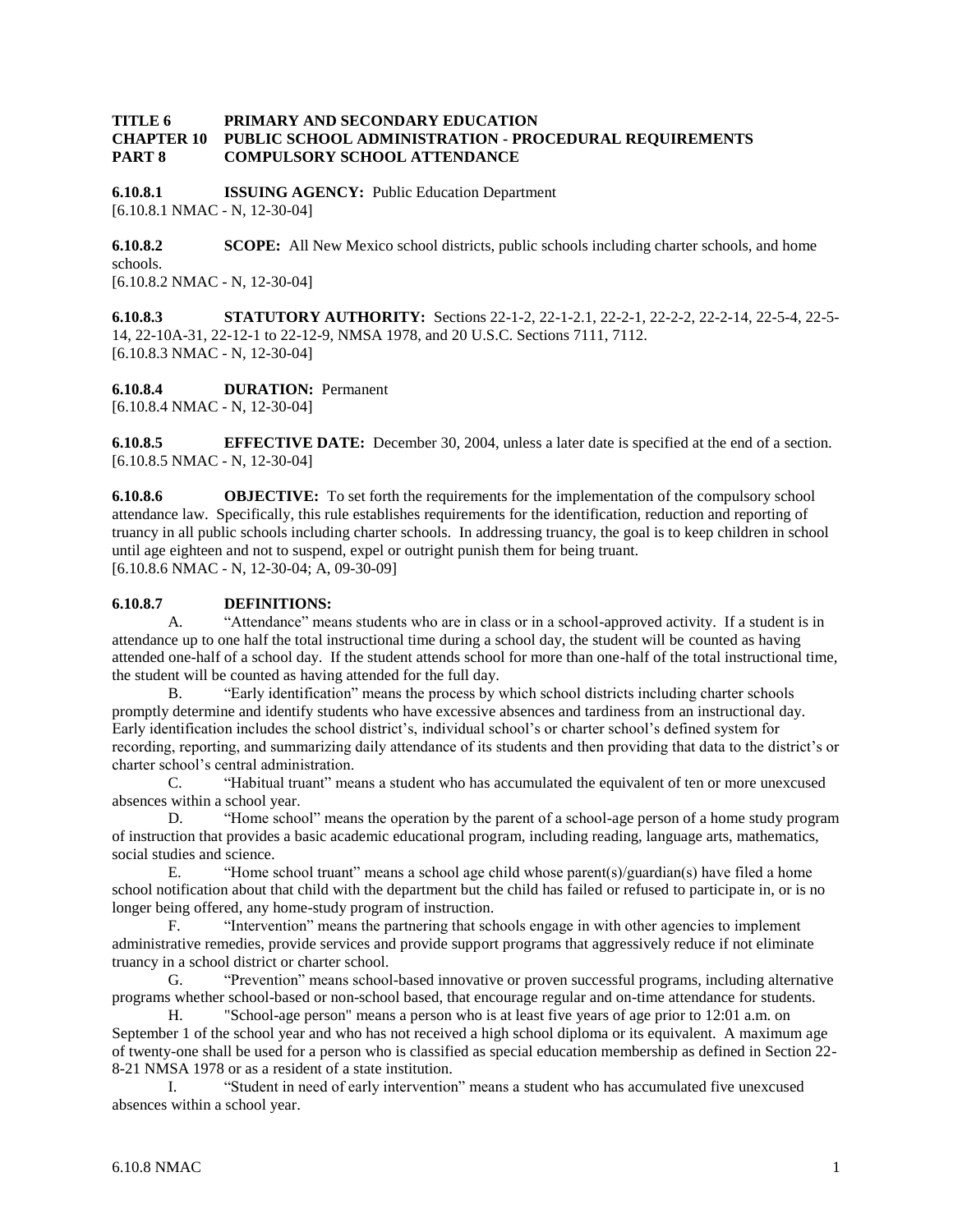J. "Tribe" means an Indian nation, tribe or pueblo located within New Mexico.<br>K "Unexcused absence" means an absence from school or a class for which the

K. "Unexcused absence" means an absence from school or a class for which the student does not have an allowable excuse pursuant to the compulsory school attendance law or rules of the local school board, governing authority of a private school, or governing board of a charter school. [6.10.8.7 NMAC - N, 12-30-04; A, 09-30-09]

## **6.10.8.8 REQUIREMENTS:**

A. It is the policy of this state that school age persons receive an education and do not dropout or otherwise withdraw prematurely prior to completing an educational program. To that end, a school-age person shall attend public school, private school, home school or a state institution until the school-age person is at least eighteen years of age unless that person has graduated from high school or received a general educational development certificate. A parent may give written, signed permission for the school-age person to leave school in case of a documented hardship approved by the local superintendent.

B. Each local school board and charter school shall develop a written attendance policy that:

 (1) in accordance with the definition of "attendance" stated in this rule, requires that class attendance be taken and maintained by class period for every instructional day for each student in each school or school program in the school district;

(2) provides excused absences for pregnant and parenting students as follows:

 (a) provides at least ten days of excused absences for a student who provides documentation of the birth of the student's child and allows the student a time period to make up the work that the student missed that equals the number of days the student was absent for the birth of a child;

 (b) provides excused absences for any additional days missed by a pregnant or parenting student for which a longer period of absence is deemed medically necessary by the student's physician and allows the student a time period to make up the work that the student missed that equals the number of days the student was absent;

 (c) provides four days per semester of excused absences, in addition to the number of allowed absences for all students, for a student who provides appropriate documentation of pregnancy or that the student is the parent of a child under the age of thirteen needing care and allows the student a time period to make up the work that the student missed that equals the number of days the student was absent;

 (d) clearly states that the pregnant or parenting student is responsible for communicating the student's pregnancy and parenting status to the appropriate school personnel if the student chooses to disclose the information; and

 (e) provides that the school district or charter school shall provide a copy of the pregnant and parenting student absence policies to all students in middle, junior high and high schools; and

 $[\frac{2}{2}]$  (3) requires each school to report unexcused absences of two or more classes up to fifty percent of an instructional day as one-half day absence, and the unexcused absence of more than fifty percent of an instructional day to be counted as one full-day absence;

 [(3)] (4) prohibits out-of-school suspension and expulsion as a punishment for unexcused absences and habitual truancy;

 [(4)] (5) uses withdrawal as provided in Section 22-8-2 NMSA 1978 only after exhausting intervention efforts to keep students in educational settings;

 $[66]$  provides for early identification of students with unexcused absences, students in need of early intervention, and habitual truants; provides for intervention strategies that focus on keeping students in need of early intervention in an educational setting; and further provides that:

 (a) if a student is in need of early intervention, the school district or charter school shall contact the student's parent(s)/guardian(s) to inform them that the student has unexcused absences from school and to discuss possible interventions unless the parent(s)/guardian(s) has contacted the school to explain the absence and the excuse compiles with the school district attendance policy;

 (b) a representative of the school district or charter school shall meet with the student in need of early intervention and his or her parent(s)/guardian(s) to identify the causes for the student's unexcused absences, identify what actions can be taken that might prevent the student's unexcused absences, identify possible school district, charter school and community resources to address the causes for the student's unexcused absences, and establish a corrective action plan to address the student's unexcused absences;

(c) the notification to the student's parent(s)/guardian(s) and the meeting with the parent(s)/ guardian(s) must be respectful and in a language and in manner that is understandable to the student and the parent(s)/guardian(s);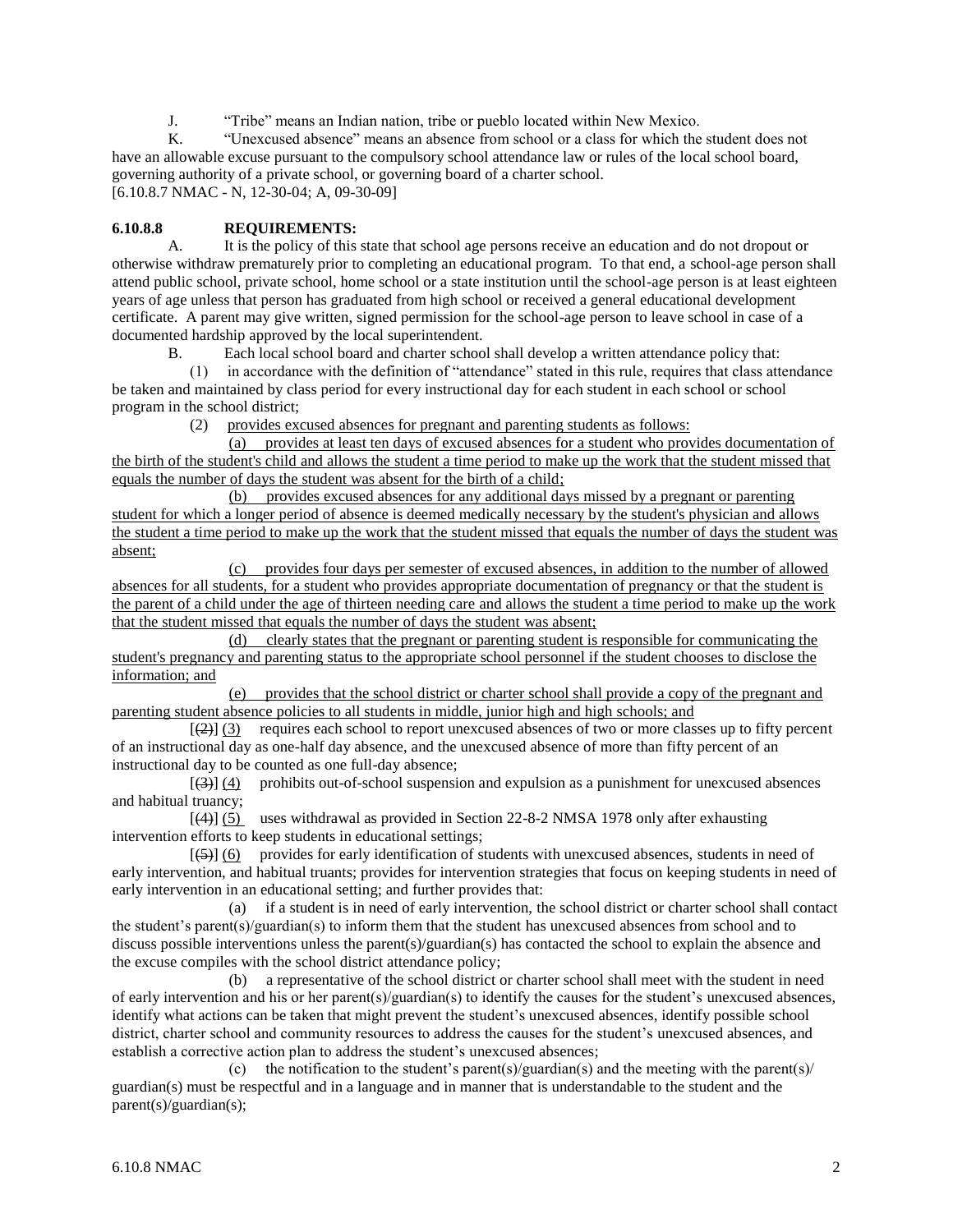(d) the corrective action plan must contain follow-up procedures to ensure that the causes for the student's unexcused absences are being addressed;

 (e) if the student is a habitual truant, the local school board, charter school or their authorized representatives shall, in addition, give written notice of the habitual truancy by mail to or by personal service on the student's parent(s)/guardian(s); the notice shall include a date, time and place for the parent to meet with the local school district or charter to develop intervention strategies that focus on keeping the student in an educational setting;

 (f) if there is another unexcused absence after delivery of a written notice of habitual truancy, the student shall within seven (7) days of this unexcused absence be reported to the probation services office of the judicial district where the student resides;

 (g) if the student is a habitual truant the school shall document the following for each student identified as a habitual truant:

- (i) attempts of the school to notify the parent that the student had unexcused absences;
- (ii) attempts of the school to meet with the parent to discuss intervention strategies; and
- (iii) intervention strategies implemented to support keeping the student in school.

C. If the habitual truant is not referred to the children's court by the juvenile probation office for appropriate disposition, including consideration of initial or renewed suspension of his or her driving privileges, the school district may contact the children's court attorney directly to determine what action will be taken.

D. If a determination and finding has been made by the juvenile probation office that the habitual truancy by a student may have been caused by the parent or guardian of the student, and no charges have been filed against the parent or guardian, the school district may contact the district attorney's office to determine what action will be taken.

E. A copy of the local school board or charter school's attendance policy shall be provided to the public education department's [truancy prevention coordinator] health education coordinator or designated staff for approval within ten (10) days of its adoption by the local school board or governing body of a charter school.

F. The public education department's truancy prevention coordinator shall be permitted access to any records and information related to students in need of early intervention or habitual truancy in any school district, any particular school within a district, or any charter school.

[6.10.8.8 NMAC - N, 12-30-04; A, 09-30-09; A, xx-xx-14]

**6.10.8.9 INTERGOVERNMENTAL AGREEMENTS:** In carrying out its duties under this rule and the compulsory school attendance law, school districts and charter schools shall take into consideration the sovereignty of a Native American tribe. While all children attending public schools will still be subject to being reported to the public education department if they are habitually truant, a school district or charter school shall respect tribal laws and traditions in carrying out its duties of early identification, intervention, and parental notification. To do so, school districts and charter schools shall adopt policies that:

A. emphasize a better understanding of tribal customs, religious practices and laws,

B. consider entering into a memorandum of agreement, a memorandum of understanding, or some other form of intergovernmental agreement with Native American tribes,

C. consider respectful and effective ways to notify a parent(s)/guardian(s) of student in need of intervention and habitually truant Native American students,

D. consider follow-up or reinforcement procedures after Native American children have undergone intervention through Native American or other agreed upon resources. [6.10.8.9 NMAC - N, 12-30-04; A, 09-30-09]

## **6.10.8.10 REPORTING REQUIREMENT:**

A. Each school district and each individual charter school shall maintain class attendance records by class period for every instructional day for each student in each school or school program in the school district or charter school in a manner verifiable by the public education department.

B. The local superintendent of each school district or governing body or administrative head of a charter school will report absences with excused and unexcused identifiers through the student teacher accountability reporting system and certify that the information is being reported consistently at intervals and in a manner as specified by the public education department.

[6.10.8.10 NMAC - N, 12-30-04; A, 09-30-09]